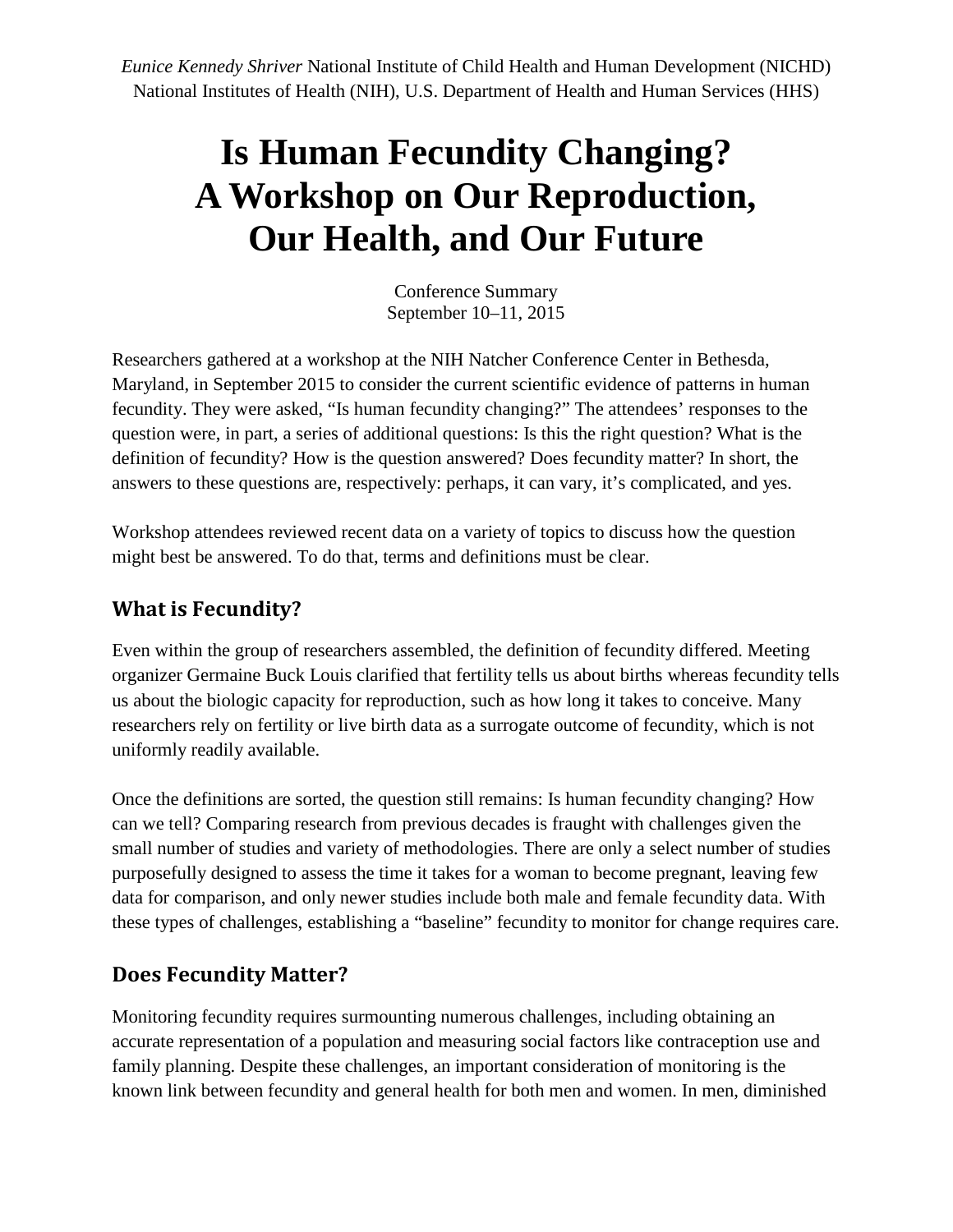semen quality and fertility has been linked to an increased risk for mortality and conditions including hypertension and heart disease.<sup>123</sup> In women, infertility increases the risk of some cancers, particularly in the breast and ovary.<sup>4</sup> Endometriosis, which is an important cause of infertility, has also been linked to increased risk of ovarian cancer.<sup>5</sup> Workshop researchers urged inclusions of sexual health in general health assessments.

Monitoring fecundity can also help assess environmental impacts on reproduction, including chemical exposure, air and water quality, and diet. An exposure may not only influence the female; it could affect either partner's ability to conceive. Further, timing of exposure potentially could affect future generations' fecundity via damage to gametes of the developing fetus. A specific exposure might affect fecundity in other ways, like reducing the reproductive window for women, diminished sperm quality in men, or inducing pregnancy loss.

Monitoring can also allow comparisons of fertility treatments that may help improve outcomes. Importantly, monitoring may help detect subfecundity, which has implications for the long-term health of each family member and the fecundity and health of future generations.

### **Age is Just a Number―Or is it?**

It has been long known that the age of a woman is a predictor of whether the woman will be able to conceive.<sup>[1](#page-3-0)[2](#page-3-1)</sup> There is a global trend for couples to delay becoming parents; the mean age of women at their first birth has risen in countries in Europe, Japan, and the United States.<sup>[3](#page-3-2)[4](#page-3-3)</sup> Older age contributes to an increased likelihood of problems with infertility, the need for assisted reproduction, and a trend toward having fewer children. This delay in family planning adds to the challenge of monitoring fecundity over time.

Although the age of the father has received less attention, some researchers at the meeting suggested that male age might affect infant health or the health and fecundity of future generations.

## **Answering the Question of Changing Fecundity**

Suggesting a change in human fecundity can provoke strong emotions because it contains economic, social, and societal implications for individuals and the world as a whole. Several speakers at the meeting challenged an assumption that human fecundity is decreasing, despite fertility data indicating lower birth rates in later generations.<sup>[5](#page-3-4)</sup> At the global level, fertility data are more available, but this information is not sufficient to measure changes in fecundity due to changing trends in family planning and contraception use.

To answer the question of whether fecundity is changing, the population must be considered carefully. Cultural practices may significantly affect monitoring of fecundity. When comparing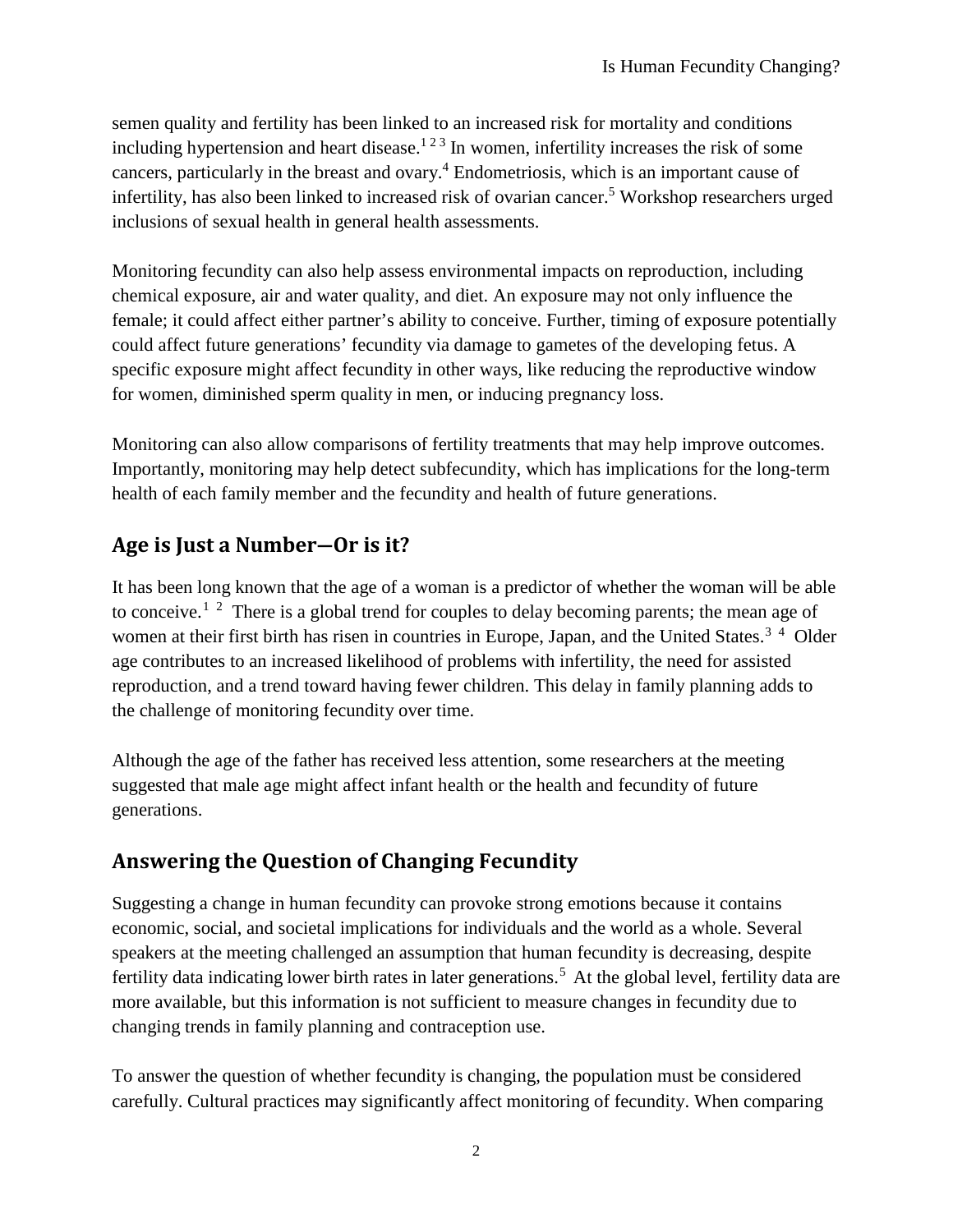countries, factors to consider include health, nutrition, age, genetics, lactation, contraception, and varying social mores. Study designs that work in one part of the world may not work in another.

### **Challenges and Potential Solutions**

A significant challenge to studying fecundity is recruiting research subjects. Not everyone plans when they will get pregnant. Others may not consider participation in a study until they realize that they are having trouble trying to conceive; a fertility clinic population is not representative of the population as a whole. Additionally, an apparent lack of male study participants was noted by meeting participants. Including data from both partners is critical to obtaining a more accurate representation of fecundity.

Capturing representative fecundity data is difficult at the population level, but many meeting attendees urged creative use of technology to expand access to information. Using the Internet or social media are viable and inexpensive options for populations with access to technology. Currently, there are numerous social media apps that monitor health or fertility; some of this information is tied to wearable technology that allows easy, consistent monitoring. These data, and perhaps marketing data, may help researchers fill in information gaps regarding pregnancy planning, health measures, and the average length of time to conception.

# **Emerging Ideas**

Cohesive monitoring systems could allow improved analysis of fecundity trends. One suggestion at the workshop included a "time capsule" of information, with a portfolio of existing, enhanced, and new components to track over time. This capsule might include analysis of pregnancy intentions, specific study designs, and outcomes of the full spectrum of current fertility treatments with inclusion of data on couples. These ideas could employ newer technology that would allow a broader reach within some populations. A researcher at the workshop also suggested adding data on time to pregnancy on birth certificates.

Another suggestion was the creation of a risk-assessment model, similar to that established for cardiovascular disease, to assess a person or couple's ability to conceive a child. This assessment could be part of general health monitoring.

## **Looking Ahead**

The question, "Is human fecundity changing?" remains. In June 2014, the Centers for Disease Control and Prevention released a [National Public Health Action Plan for the Detection,](http://www.cdc.gov/reproductivehealth/infertility/publichealth.htm)  [Prevention, and Management of Infertility,](http://www.cdc.gov/reproductivehealth/infertility/publichealth.htm) which highlights some of the challenges and existing data gaps for measuring fecundity. Areas of focus include the need to strengthen existing